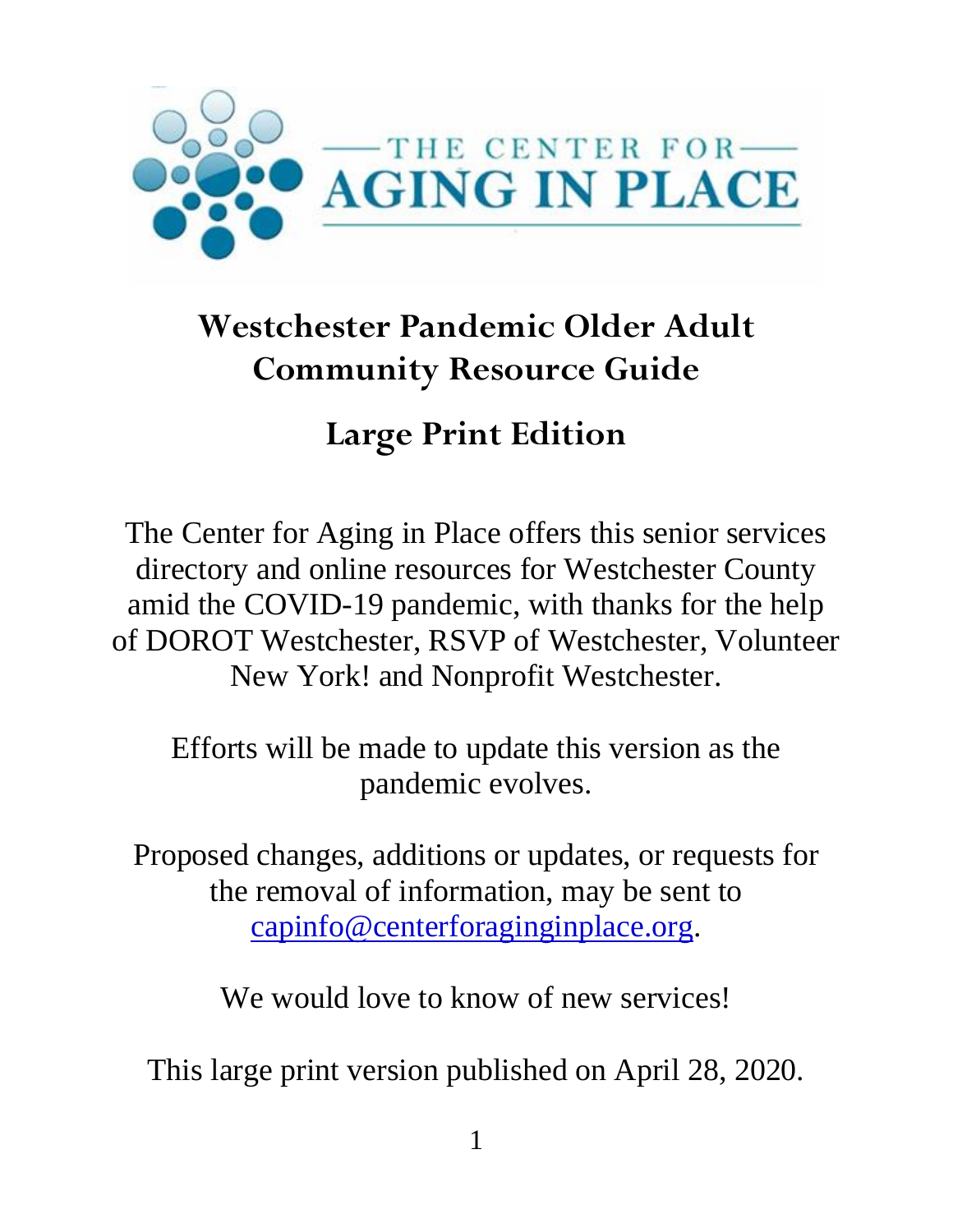### **Table of Contents:**

| Section 1 | Help for immediate pandemic-related needs<br>such as food/nutrition, and transportation<br>options; and links to Westchester County<br>and health department official information<br>(page 3) |
|-----------|-----------------------------------------------------------------------------------------------------------------------------------------------------------------------------------------------|
| Section 2 | Financial, Medicare/Medicaid, fraud and<br>abuse, and legal resources (page 7)                                                                                                                |
| Section 3 | Quality-of-life activities while staying safe<br>and at home (page 10)                                                                                                                        |
| Section 4 | Supports for mental health care; and care<br>options for dementia/Alzheimer's (page 14)                                                                                                       |
| Section 5 | Additional social services and older adult<br>community programs (page 16)                                                                                                                    |
| Section 6 | More information on the novel coronavirus<br>and Covid-19 (page 19)                                                                                                                           |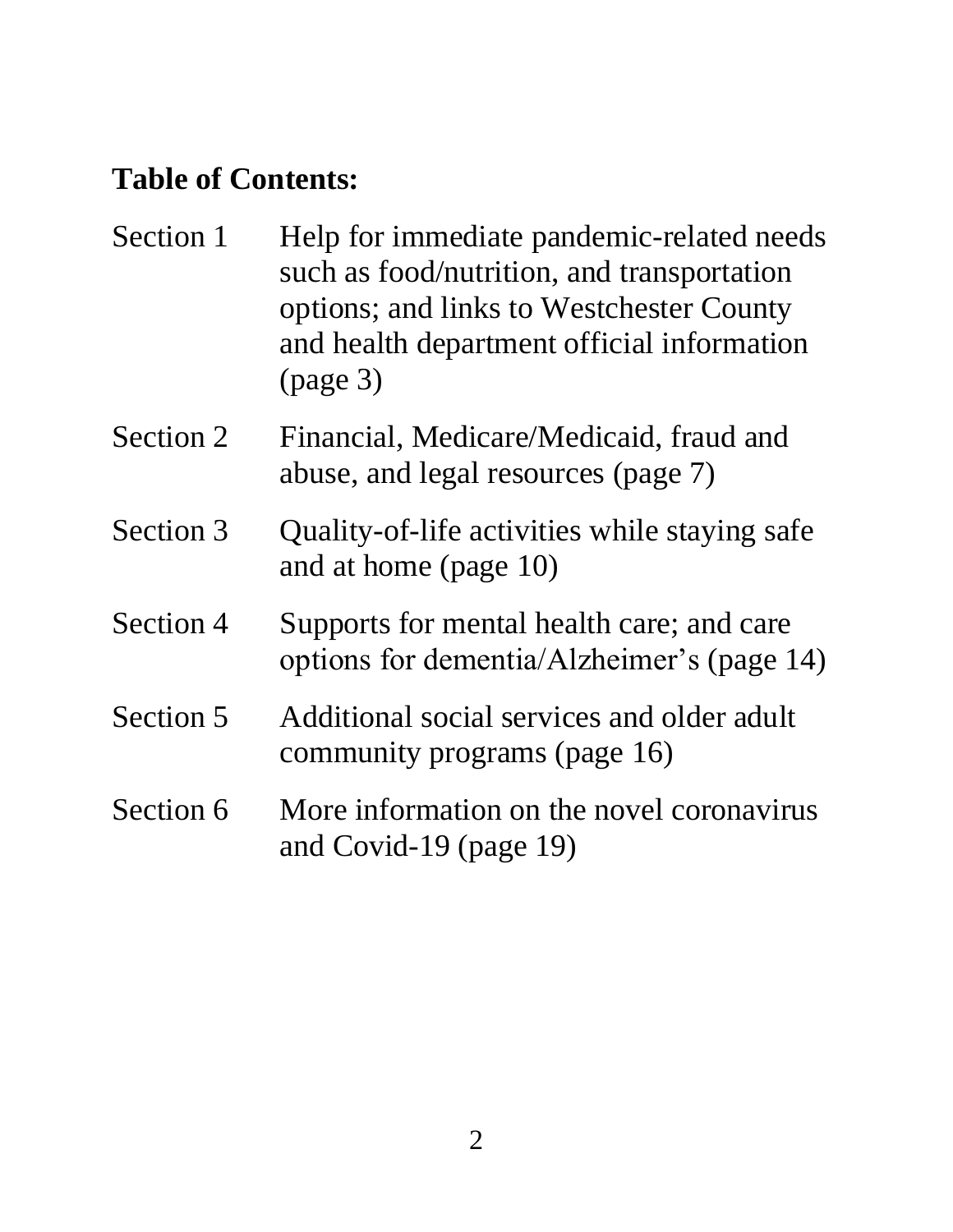#### **Section 1: Help for Immediate Pandemic Needs**

To learn more about the novel coronavirus, and the illness that it can cause, known as COVID-19, visit the website of the **Westchester County Department of Health** at [https://health.westchestergov.com/.](https://health.westchestergov.com/)

Also visit the website of the **Centers for Disease Control** at [https://www.cdc.gov/coronavirus/2019-ncov/need](https://www.cdc.gov/coronavirus/2019-ncov/need-extra-precautions/older-adults.html)[extra-precautions/older-adults.html.](https://www.cdc.gov/coronavirus/2019-ncov/need-extra-precautions/older-adults.html)

**Westchester County Department of Senior Programs and Services** has an array of resources available at its website at [https://seniorcitizens.westchestergov.com/.](https://seniorcitizens.westchestergov.com/)

**The Westchester County Department of Community Mental Health** (DCMH), together with its partner agencies, will be offering guidance and support to Westchester County's residents as they cope with the impact of the coronavirus. People may experience stress, fear, grief, depression and anxiety. DCMH will be implementing educational and supportive services through a dedicated telephone resource line, social media, taped video recordings, chat lines, printed materials and linkage to counseling. The DCMH Information, Support and Referral line is (914) 995-1900 8 a.m. to 8 p.m./Text # (914) 461-7281.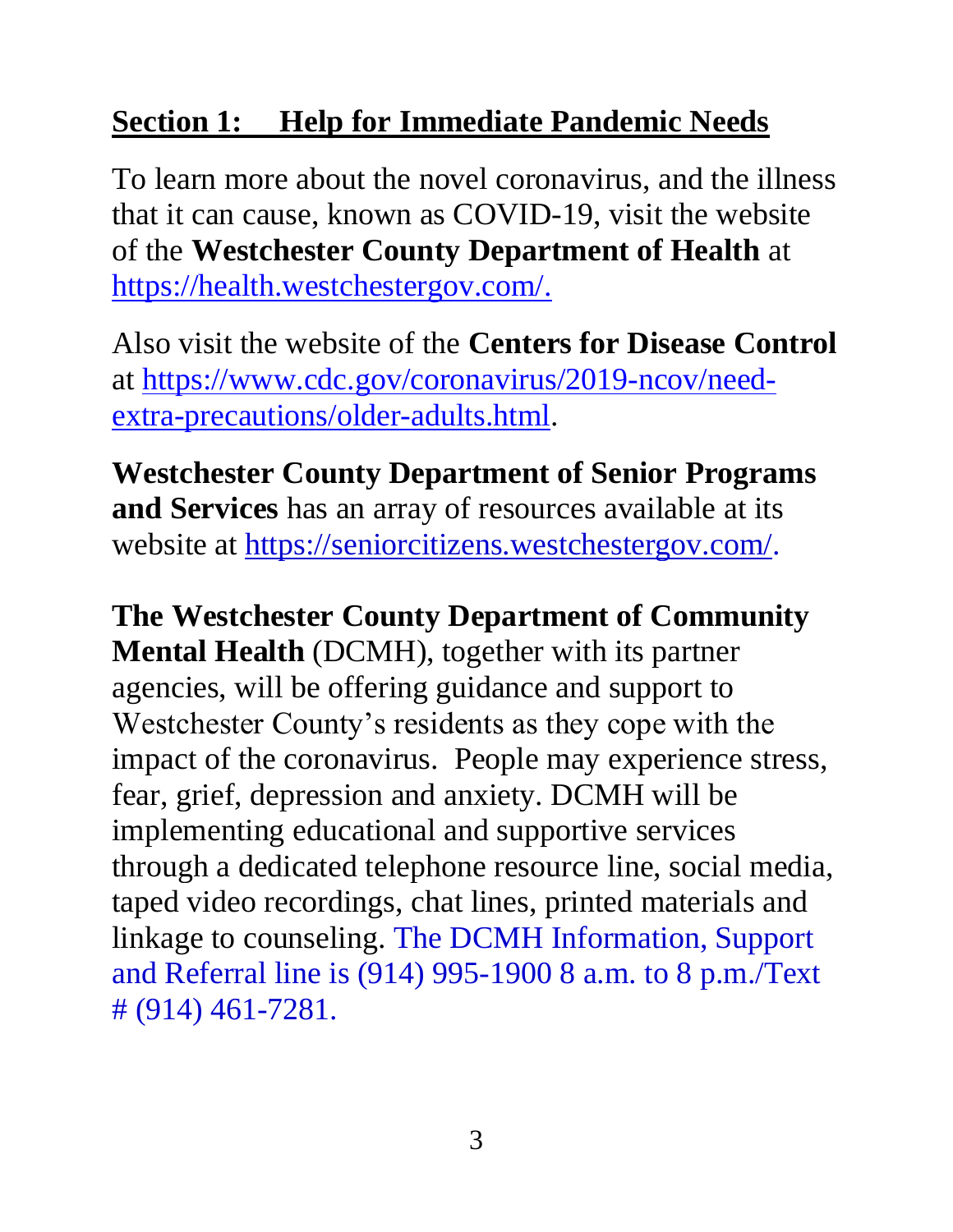**United Way's 2-1-1 Helpline** is a free, confidential, multi-lingual service to assist the public in finding the answers to health and human services questions and in reference to needs resulting from the coronavirus pandemic. It is open 365 days a year. Simply dial 2-1-1.

**Feeding Westchester** offers food package distribution sites, mobile food pantries, and drive-through food distributions. You can find more information and identify locations at<https://feedingwestchester.org/find-help/> or call (914) 923-1100, weekdays, 8 a.m. to 5 p.m.

**The RideConnect program of Family Services of Westchester** serves older adults 60+ who need shopping and doorstep delivery of groceries. RideConnect's core mission is to provide transportation resources for older adults 60+. The program provides rides to critical/urgent medical appointments and its volunteers have been taking clients to dialysis and chemotherapy appointments.

Volunteers will work with a client to obtain a grocery list, do the shopping and then drop the groceries at the doorstep. (The client is financially responsible for the cost of the groceries). This also includes making deliveries from food pantries for those in need. Seniors can ask about these programs by calling (914) 242-7433 or email Karen Ganis: [kganis@fsw.org.](mailto:kganis@fsw.org)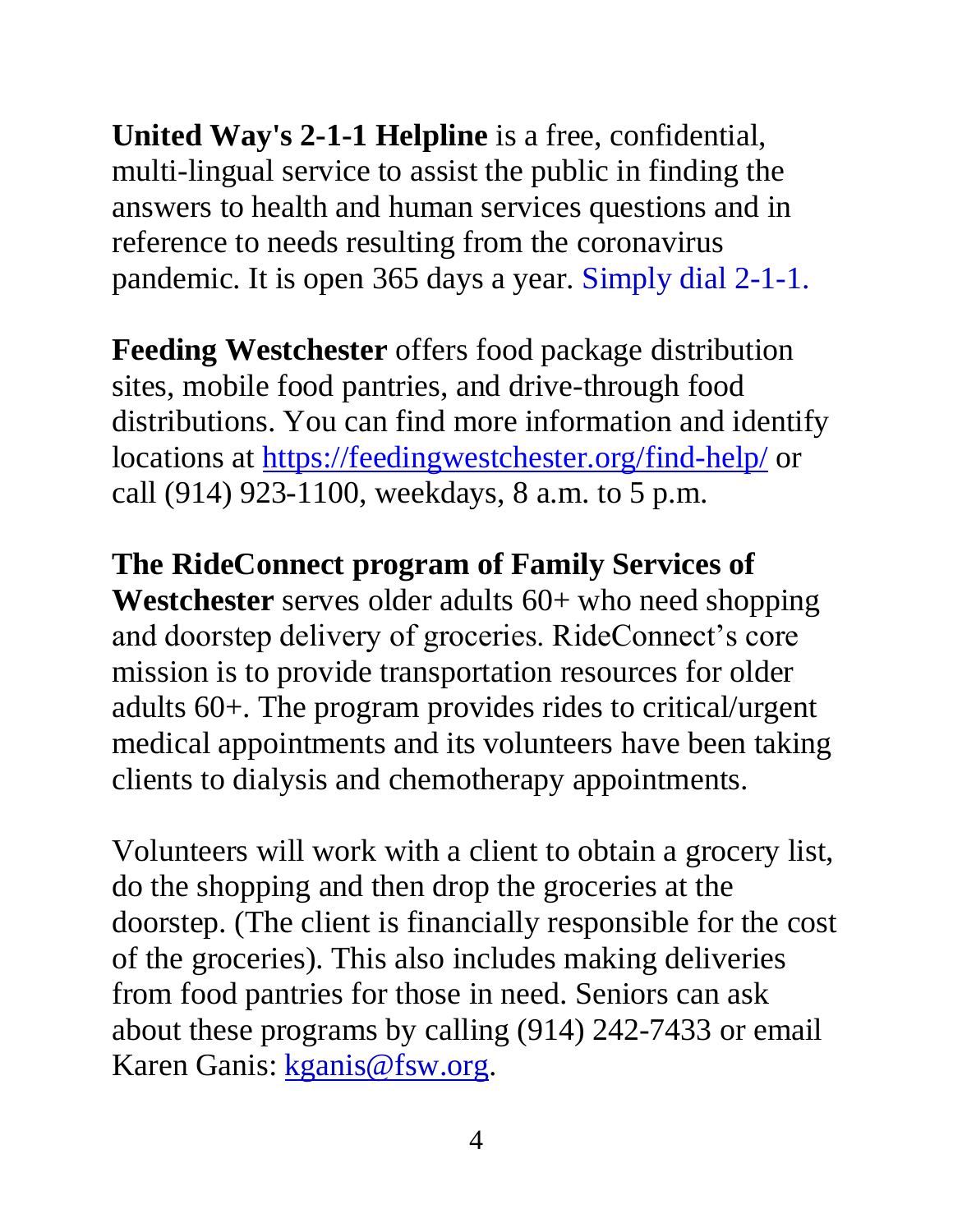**WestFair Rides** volunteers continue to drive preregistered riders to their medical appointments. They ask that riders AND drivers take precautions to protect each other. If your appointment is NOT for a critical issue, consider postponing your appointment.

If you don't feel well, please DO call your doctor's office immediately for suggestions about next steps.

In addition to the CDC recommendations about social distancing and other precautions, riders should try to sit in the back seat, as far from the driver as possible.

Please call (914) 764-3533 for more information or visit [https://www.westfairrides.org/.](https://www.westfairrides.org/)

Information on additional **food and water delivery options** can be also found via **WestFair Rides** at [https://www.westfairrides.org/2020/03/food-assistance](https://www.westfairrides.org/2020/03/food-assistance-available/)[available/.](https://www.westfairrides.org/2020/03/food-assistance-available/)

WestFair Rides also has a list of some **pharmacies that may be able to deliver** to a residence can be viewed at [https://www.westfairrides.org/2020/03/stay-home-have](https://www.westfairrides.org/2020/03/stay-home-have-your-prescriptions-delivered)[your-prescriptions-delivered.](https://www.westfairrides.org/2020/03/stay-home-have-your-prescriptions-delivered)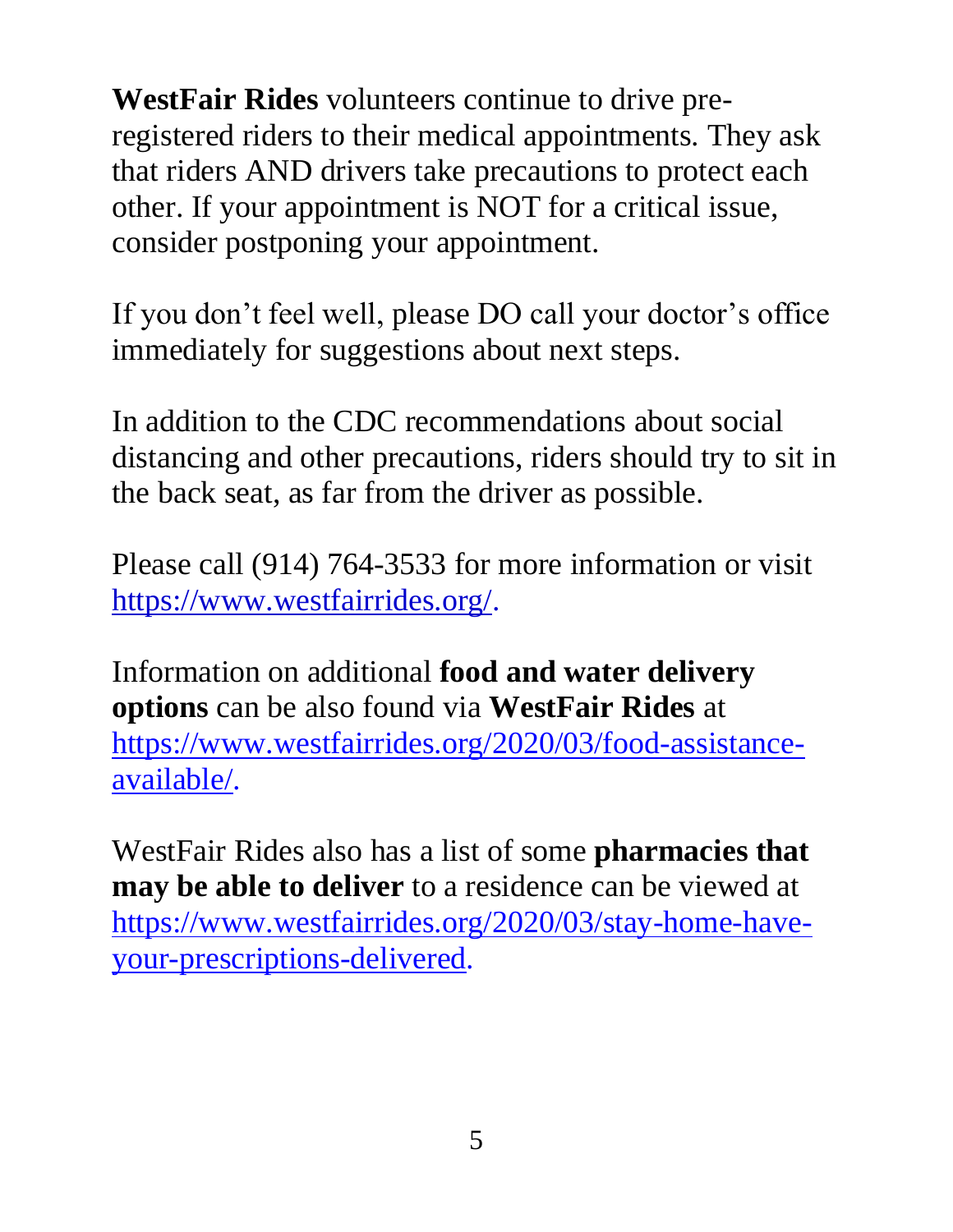**The White Plains Public Library** has curated a list of local and area services being offered to seniors, especially with information about local food shopping and delivery options, Meals on Wheels, social and geriatric services, and recreational information. Learn more at: [https://whiteplainslibrary.org/2020/04/resources-for](https://whiteplainslibrary.org/2020/04/resources-for-seniors/)[seniors/.](https://whiteplainslibrary.org/2020/04/resources-for-seniors/)

**["Iamfine.com"](http://iamfine.com/)** offers a daily automated check-in phone service for free. The service calls a person who lives alone, 1-2 times a day at a predetermined time and prompts them to press 1 to confirm they are ok.

If they miss their check-in, then Iamfine will alert friends and family.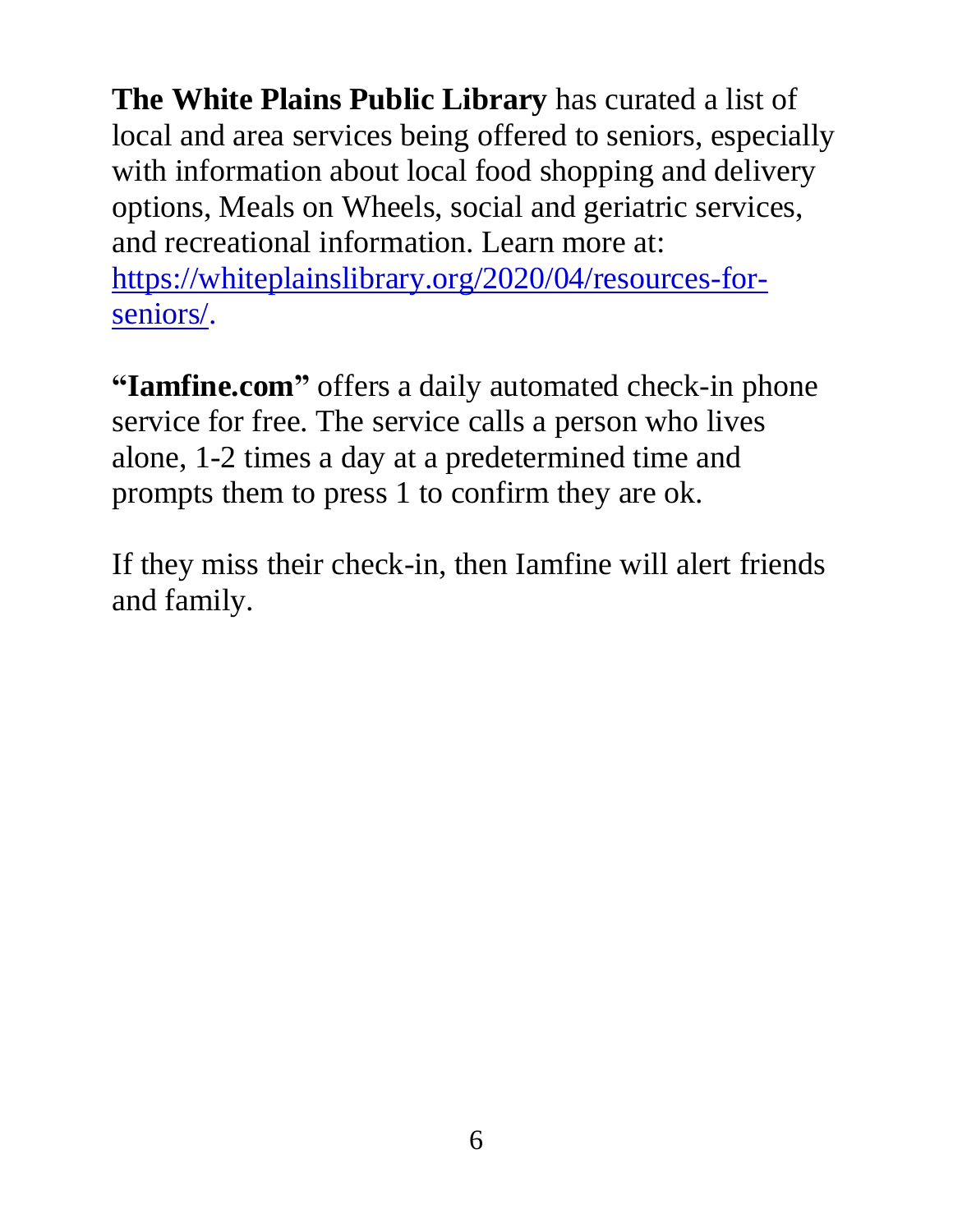#### **Section 2: Financial Planning and Legal Resources**

The **Senior Law Day Collaborative** - a team of more than 150 attorneys, financial planners, geriatric care managers and more - offers free consultations and advice. They can accept email inquiries regarding legal, financial, and healthcare topics. They are currently offering a series of live webinars (and post session recordings). Visit: [www.SeniorLawDay.info.](http://www.seniorlawday.info/)

#### **Information from Social Security and Medicare** related to coronavirus can be found at

[https://www.ssa.gov/coronavirus/.](https://www.ssa.gov/coronavirus/) For instance, Medicare now offers expanded coverage for telehealth services by many health providers.

#### **Pace Women's Justice Center's Elder Justice Unit**

provides free civil legal services and referrals to residents, male or female, aged 60+, who have experienced elder abuse or mistreatment. During the COVID-19 healthcare crisis, its attorneys are available via phone and internet platforms regarding Orders of Protection, Powers of Attorney, Advanced Health Care Directives, Voluntary Guardianship, Wills and Eviction Prevention. CALL: (914) 287-0739 or (914) 422-4188 to be connected with an attorney Monday through Friday from 9 a.m. to 5 p.m.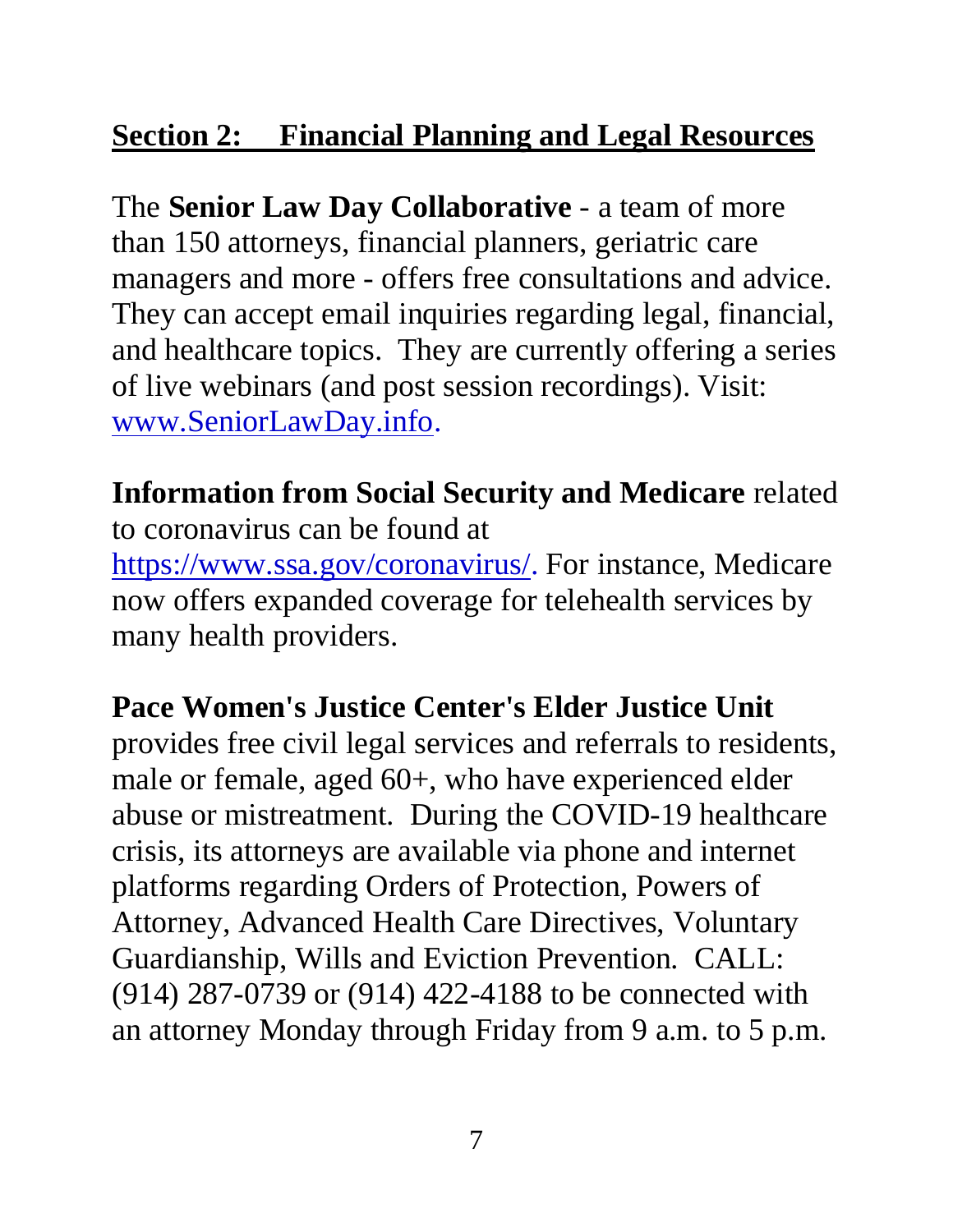**Information from the IRS** about changes to tax filing dates, and about receiving your "economic impact payment," can be found at [https://www.irs.gov/coronavirus.](https://www.irs.gov/coronavirus)

**Westchester Library System** manages the volunteerstaffed Senior Benefits Individual Counseling (SBIC) sites at 9 libraries. These sites are closed through the end of April, and potentially longer, depending on the coronavirus trends, but it is continuing to staff the SBIC helpline. Westchester seniors can receive unbiased answers to Medicare questions by calling 914-231-3260 or emailing [SBICS@wlsmail.org.](mailto:SBICS@wlsmail.org) Leave a name, a question, and a preferred method of contact and volunteers will get back to you within a day, even on weekends.

The "Go Wish Game" gives you an easy, even entertaining way to talk about what is most important to you. The cards help you find words to talk about what is important if you were to be living a life that may be shortened by serious illness. Playing the game with your relatives or best friends can help you learn how you can best comfort your loved ones when they need you most. Go Wish can be played by one, two or more people. [http://www.gowish.org/article.php/how\\_to\\_play.](http://www.gowish.org/article.php/how_to_play)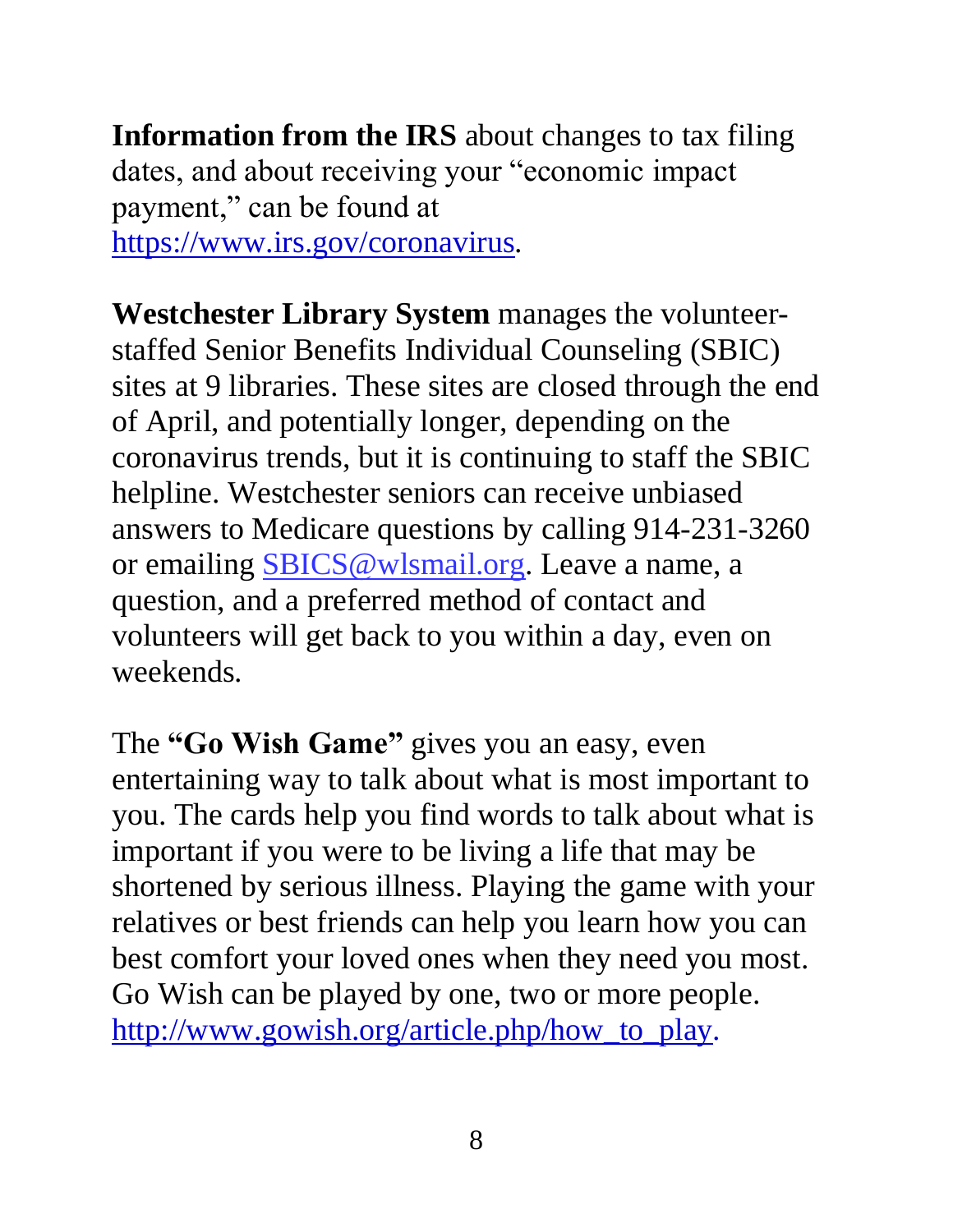**The Conversation Project** is dedicated to helping people talk about end-of-life care.

[https://theconversationproject.org/.](https://theconversationproject.org/)

It is a public engagement initiative with a goal that is simple and transformative: to have every person's wishes for end-of-life care expressed and respected.

**Prepare For Your Care** is a step-by-step program with video stories to help you have a voice in YOUR medical care, talk with your doctors, give your family and friends peace of mind, and fill out an advance directive form to write out your wishes:

[https://prepareforyourcare.org/welcome.](https://prepareforyourcare.org/welcome)

**Fraud prevention advice**: There is a lot of information being distributed about the pandemic that is misleading. Be sure to read about how to protect yourself against scams.

Visit [https://www.ncoa.org/blog/4-coronavirus-scams-to](https://www.ncoa.org/blog/4-coronavirus-scams-to-avoid/)[avoid/.](https://www.ncoa.org/blog/4-coronavirus-scams-to-avoid/)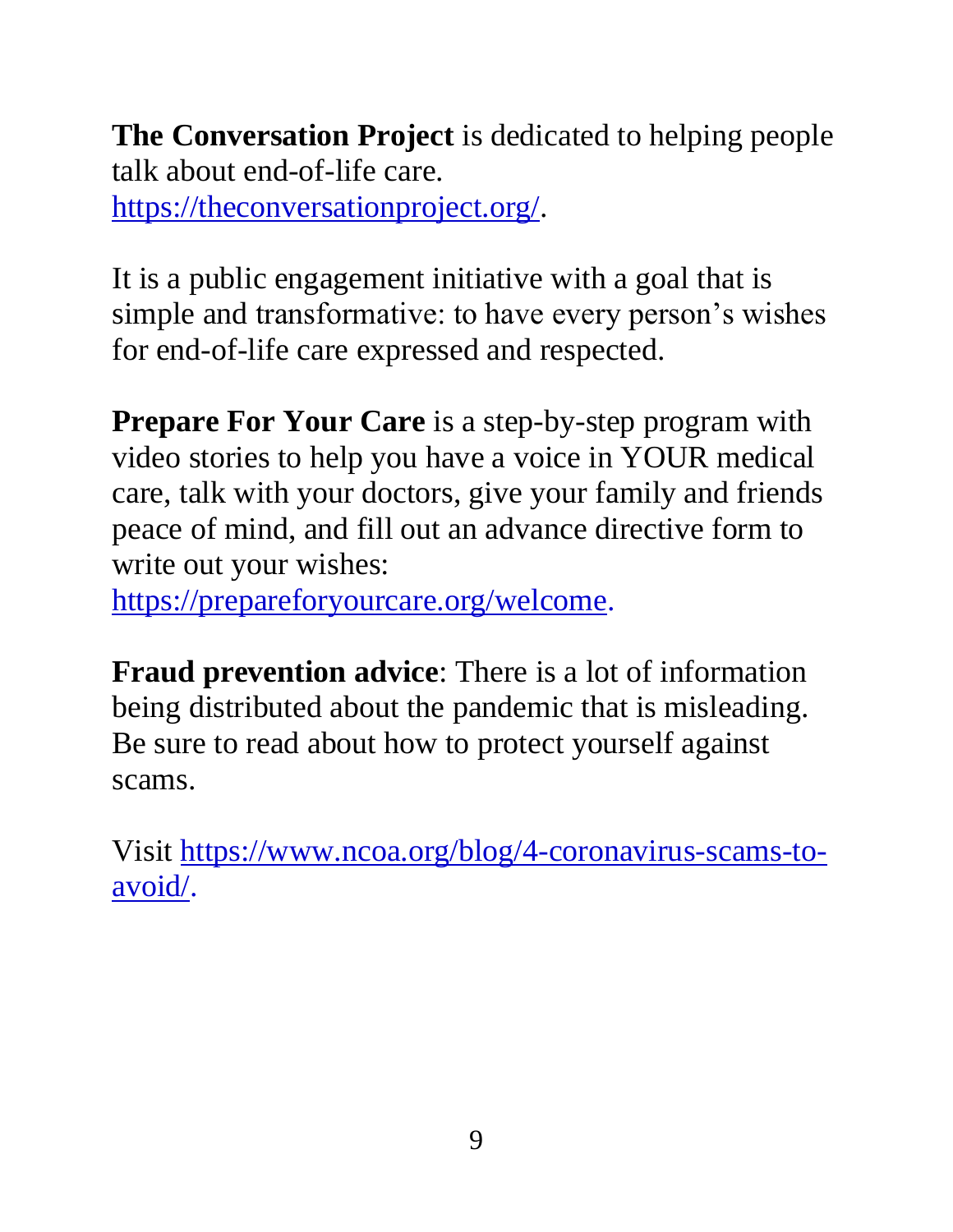#### **Section 3: Quality of Life Activities While Staying Safe and At Home**

**Westchester Library System VisionLab -** Westchester Library System supports community members with low vision in identifying and using services and tools that can keep them reading and engaged. Examples of support include accessing services of the NYS Talking Book and Braille Library and navigating accessibility features in current devices. Find out more: email [outreach@wlsmail.org.](mailto:outreach@wlsmail.org)

**Westchester Senior Voice** has a website with all sorts of information about the status of local senior service programs, recreation opportunities, changes to senior facility schedules and capacities, transportation systems, rehab, and musical activities, articles on many topics related to well-being, and more. Be sure to check out: [https://westchesterseniorvoice.com/.](https://westchesterseniorvoice.com/)

**Volunteer New York!** and its "Virtual Volunteer Center" is a hub for listing all COVID-19 response and recovery volunteer opportunities in our region.

Visit [https://www.volunteernewyork.org/vvc.](https://www.volunteernewyork.org/vvc)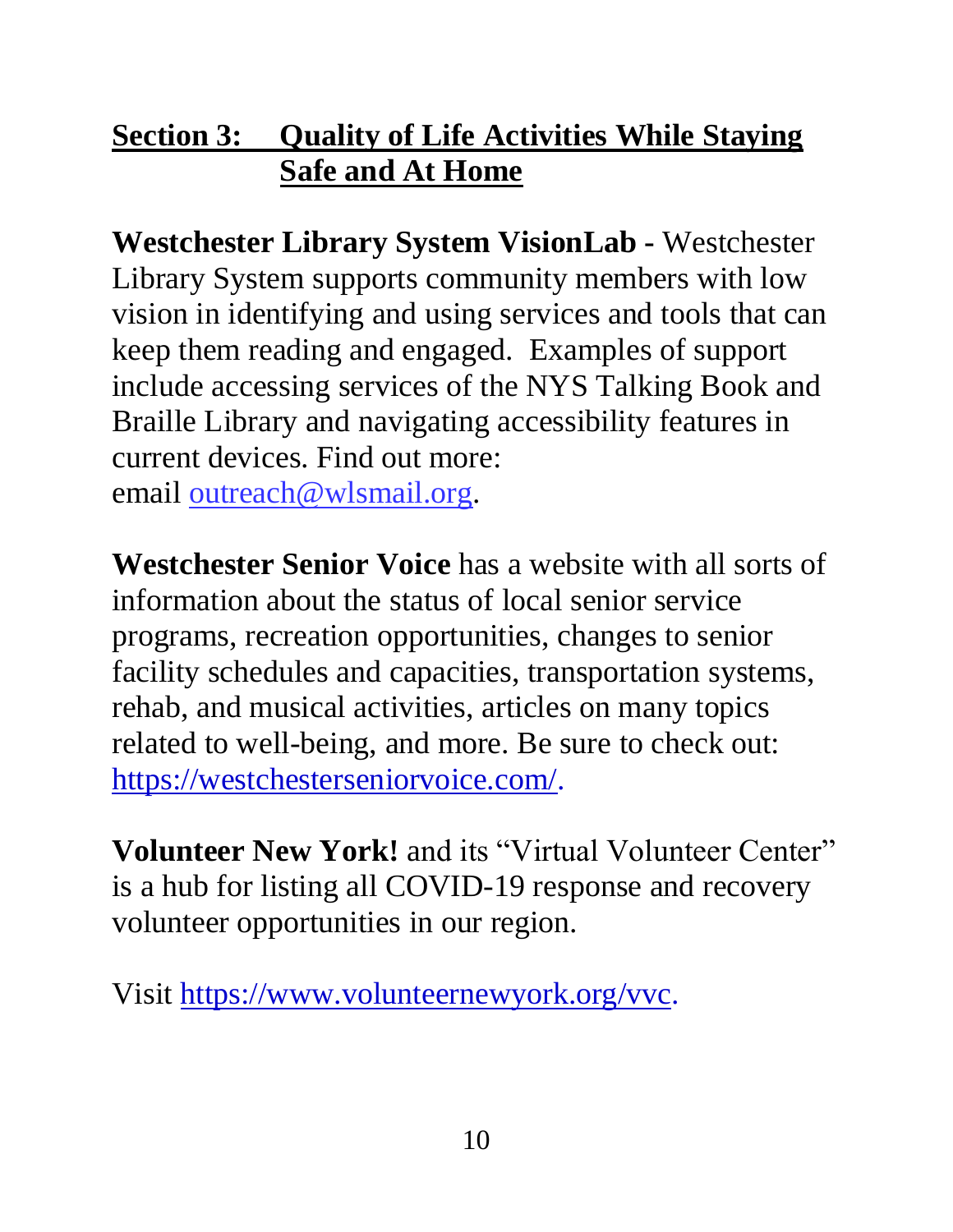Advice from the **Silver Sneakers** program on how to stay active and fit while at home, is here: [https://www.silversneakers.com/blog/staying-connected](https://www.silversneakers.com/blog/staying-connected-from-afar-tips-seniors/)[from-afar-tips-seniors/.](https://www.silversneakers.com/blog/staying-connected-from-afar-tips-seniors/)

Silver Sneakers also offers exercise video at [https://www.facebook.com/silversneakers/.](https://www.facebook.com/silversneakers/)

Check out the **DOROT University Without Walls.** It offers hundreds of classes, appealing to a wide range of interests – all over the telephone. English-speaking participants can choose from ever-changing topics and such perennial favorites as Museum Talks, Literature and Arts, In the News, Understanding Your Rights, Jewish Interests, and Health and Wellness. Classes are small. Visit: [https://www.dorotusa.org/our-programs/at](https://www.dorotusa.org/our-programs/at-home/university-without-walls)[home/university-without-walls.](https://www.dorotusa.org/our-programs/at-home/university-without-walls) Or call (877) 819-9147.

DOROT also offers a weekly **Telephone Friends at Home** service, featuring friendly calls and conversations: [https://www.dorotusa.org/our-programs/in](https://www.dorotusa.org/our-programs/in-westchester/telephone-friends-home)[westchester/telephone-friends-home.](https://www.dorotusa.org/our-programs/in-westchester/telephone-friends-home) Or e-mail [infowestchester@dorotusa.org](mailto:infowestchester@dorotusa.org) or call (914) 485 -8354.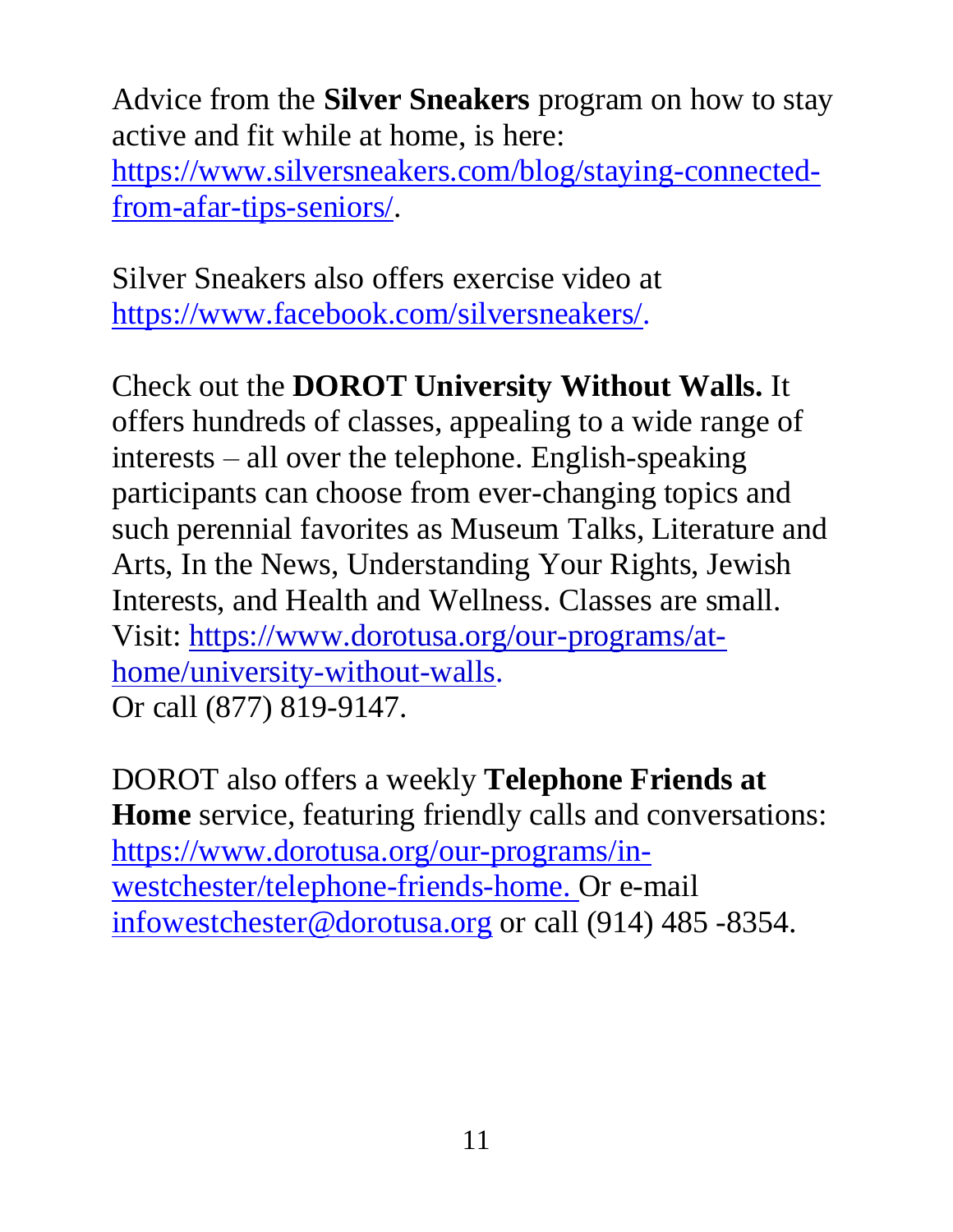Tips on **helping seniors use video calling**, from the Philadelphia Inquirer:

[https://www.inquirer.com/health/coronavirus/seniors](https://www.inquirer.com/health/coronavirus/seniors-video-calling-how-to-help-facetime-skype-whatsapp-coronavirus-20200326.html)[video-calling-how-to-help-facetime-skype-whatsapp](https://www.inquirer.com/health/coronavirus/seniors-video-calling-how-to-help-facetime-skype-whatsapp-coronavirus-20200326.html)[coronavirus-20200326.html.](https://www.inquirer.com/health/coronavirus/seniors-video-calling-how-to-help-facetime-skype-whatsapp-coronavirus-20200326.html)

#### **Westchester Library System Online Resources -**

Westchester Library System offers digital content - books, magazines, comic books, movies, music, and learning programs for all ages. All are accessible at [www.westchesterlibraries.org;](http://www.westchesterlibraries.org/) have your library card handy! Email [outreach@wlsmail.org.](mailto:outreach@wlsmail.org) A representative will call or email you back and walk you through.

#### **Lists of online cultural activities that you can enjoy from home** can be found at:

[https://www.westfairrides.org/2020/03/fun-activities-to](https://www.westfairrides.org/2020/03/fun-activities-to-do-from-home/)[do-from-home/.](https://www.westfairrides.org/2020/03/fun-activities-to-do-from-home/)

Here are some **film recommendations** from the senior film programmer at our county's very own Jacob Burns Film Center that you could peruse and see which ones you might enjoy watching:

[https://letterboxd.com/jupinwhm/list/the-social-distance-](https://letterboxd.com/jupinwhm/list/the-social-distance-100/)[100/.](https://letterboxd.com/jupinwhm/list/the-social-distance-100/)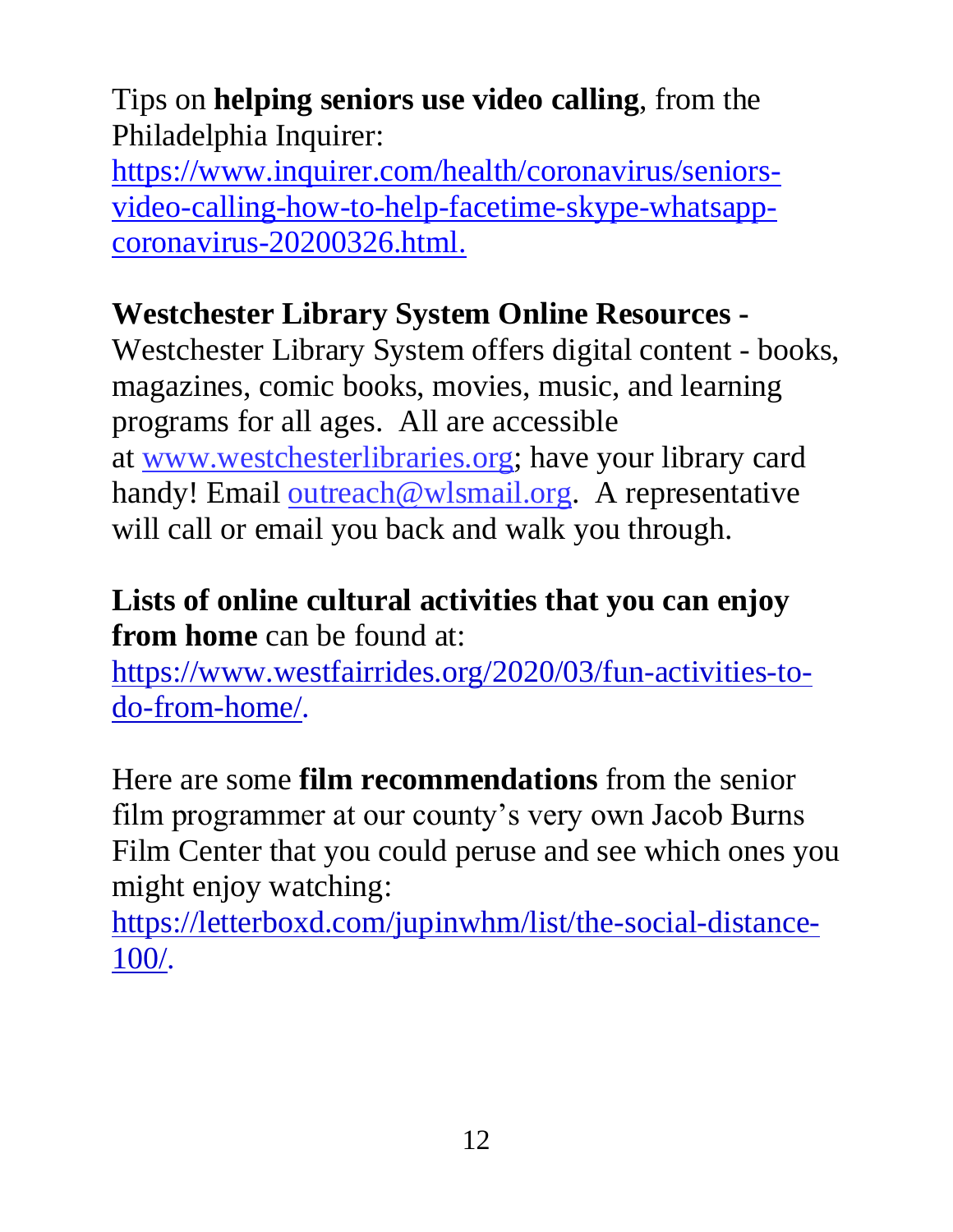Don't forget about **your local public television** station for insightful reports into the evolution of the pandemic and for retrospectives, special musical programming, features, literature and history, among many other edifying programs: [https://www.thirteen.org/.](https://www.thirteen.org/) The station also offers access to free Broadway shows and musicals at this time.

**Next Avenue** brings you reliable stories, special features, videos and resources on issues that matter most as we age. It is a website "where grownups keep growing." They have a lot of information about the many ways that the pandemic affects our daily lives and what strategies we can learn to use to respond and plan: [https://www.nextavenue.org/.](https://www.nextavenue.org/)

#### **Online crossword puzzles**:

[https://www.washingtonpost.com/crossword](https://www.washingtonpost.com/crossword-puzzles/daily)[puzzles/daily](https://www.washingtonpost.com/crossword-puzzles/daily) and [https://www.dictionary.com/e/crossword/.](https://www.dictionary.com/e/crossword/)

**Online Sudoku**: [https://sudoku.game/.](https://sudoku.game/)

**Learn or practice a new language**: [https://www.duolingo.com/.](https://www.duolingo.com/)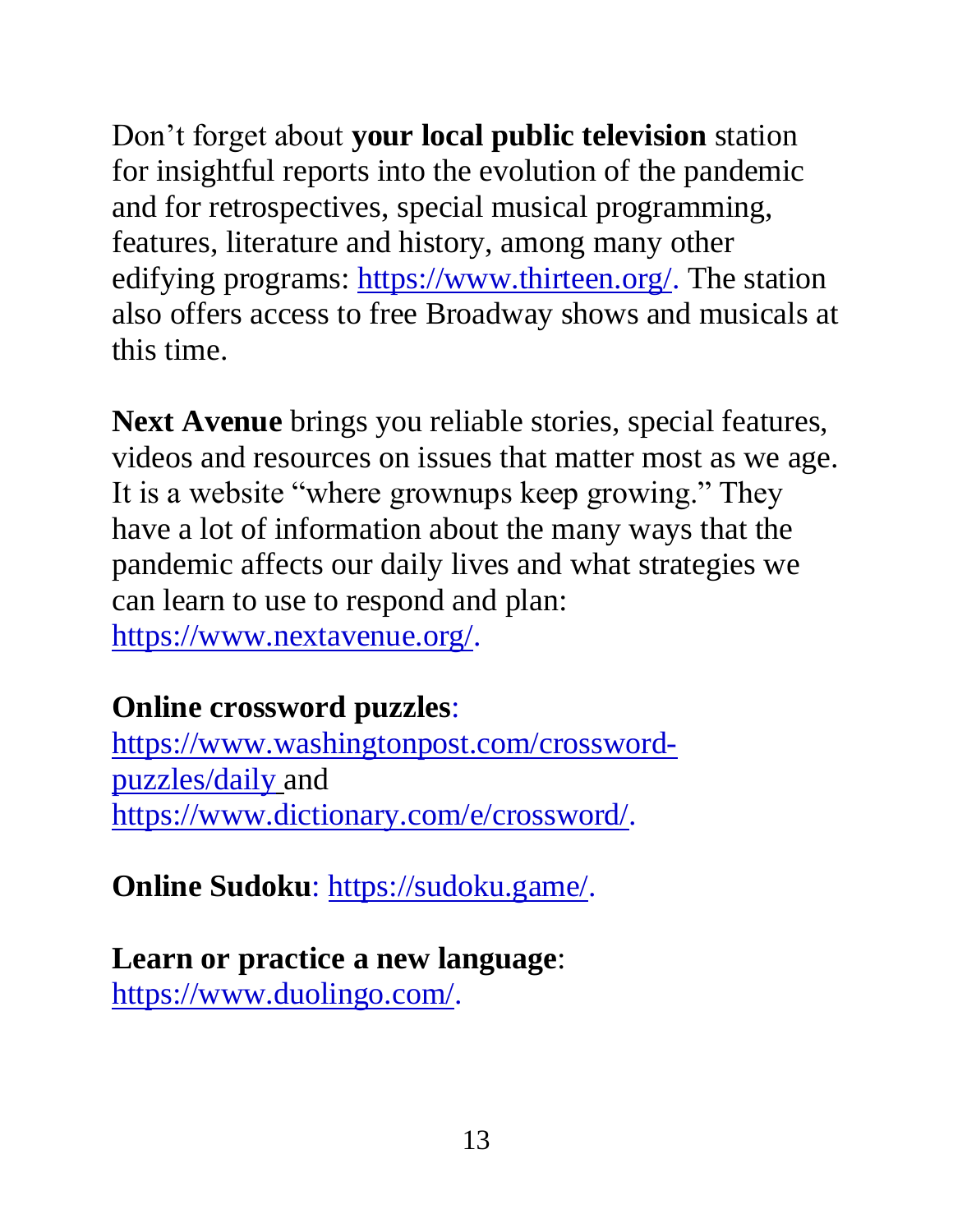#### **Section 4: Supports for mental health; and for dementia/Alzheimer's care**

The **Partnership Innovation for Older Adults Program** is a local collaboration to bring mobile outreach and offsite services, including behavioral health and aging services and tele-health interventions to older adults in Westchester County, age 55+. Family Services of Westchester is the lead agency in this program, funded by the N.Y.S. Office of Mental Health in collaboration with the Westchester County Department of Senior Programs and Services and the Lexington Center for Recovery. Contact Tonia Monti at (914) 668-9124 ext. 22.

#### At the **Alzheimer's Association Hudson Valley**

**Chapter**, meetings, events and other activities will be conducted online or by phone whenever possible. For updates on events and other information, please check [www.alz.org/hudsonvalley.](http://www.alz.org/hudsonvalley) During this time, the Alzheimer's Association is available to you 24/7 for assistance and support at (800) 272-3900.

**Coronavirus tips for dementia caregivers** can be found at this link: [https://alz.org/help](https://alz.org/help-support/caregiving/coronavirus-(covid-19)-tips-for-dementia-care?_ga=2.226127582.552122592.1586558775-980664202.1586558775)[support/caregiving/coronavirus-\(covid-19\)-tips-for](https://alz.org/help-support/caregiving/coronavirus-(covid-19)-tips-for-dementia-care?_ga=2.226127582.552122592.1586558775-980664202.1586558775)[dementia](https://alz.org/help-support/caregiving/coronavirus-(covid-19)-tips-for-dementia-care?_ga=2.226127582.552122592.1586558775-980664202.1586558775)[care?\\_ga=2.226127582.552122592.1586558775-](https://alz.org/help-support/caregiving/coronavirus-(covid-19)-tips-for-dementia-care?_ga=2.226127582.552122592.1586558775-980664202.1586558775) [980664202.1586558775.](https://alz.org/help-support/caregiving/coronavirus-(covid-19)-tips-for-dementia-care?_ga=2.226127582.552122592.1586558775-980664202.1586558775)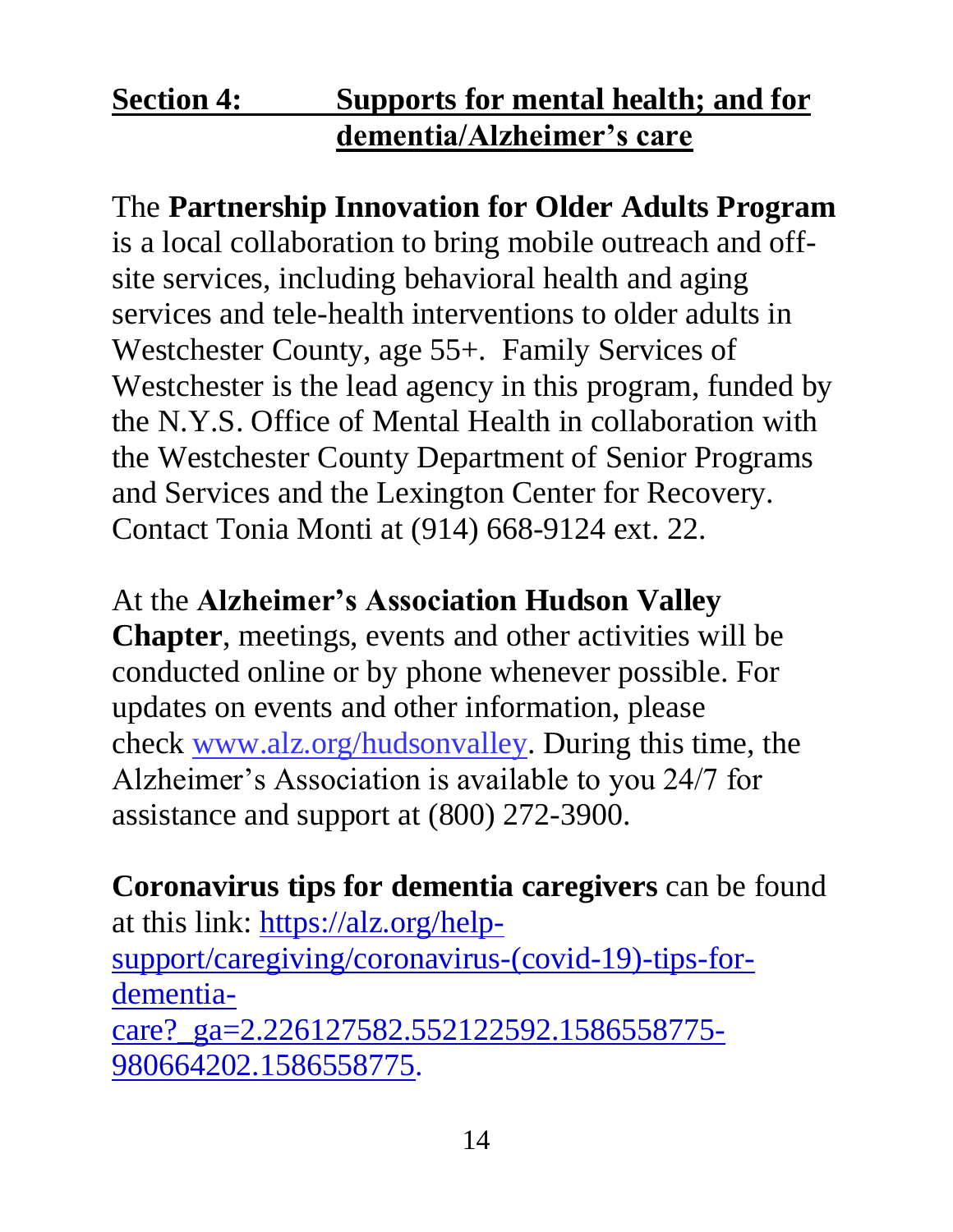**Sharp Again Naturally** has been extremely concerned about the impact of "social distancing" in seniors suffering from memory loss. Those who are suffering from dementia and other forms of memory loss - and who are so dependent on human interaction - will feel the impact of the COVID-19 pandemic in profound ways. Sharp Again Naturally has been creating *Interactive Activities* eblasts, containing easy tips and suggestions of "socially-distanced" activities.

These e-blasts are sent out every 7-10 days. Visit. <https://mailchi.mp/6691426fcf54/ed3dc9btts-1088238> and [https://mailchi.mp/cefe8f8b8c79/ed3dc9btts-1090086.](https://mailchi.mp/cefe8f8b8c79/ed3dc9btts-1090086)

Sharp Again Naturally also provides the **Sharper Mind Virtual Support Group**, a safe, secure online member group for anyone concerned about their own memory loss or that of a loved one, including family members, caregivers, and practitioners. E-mail [supportgroups@sharpagain.org.](mailto:supportgroups@sharpagain.org)

Give yourself time to unwind and relax – **learn to meditate**: [https://www.tenpercent.com/guided](https://www.tenpercent.com/guided-meditations)[meditations](https://www.tenpercent.com/guided-meditations) or [https://www.headspace.com/.](https://www.headspace.com/)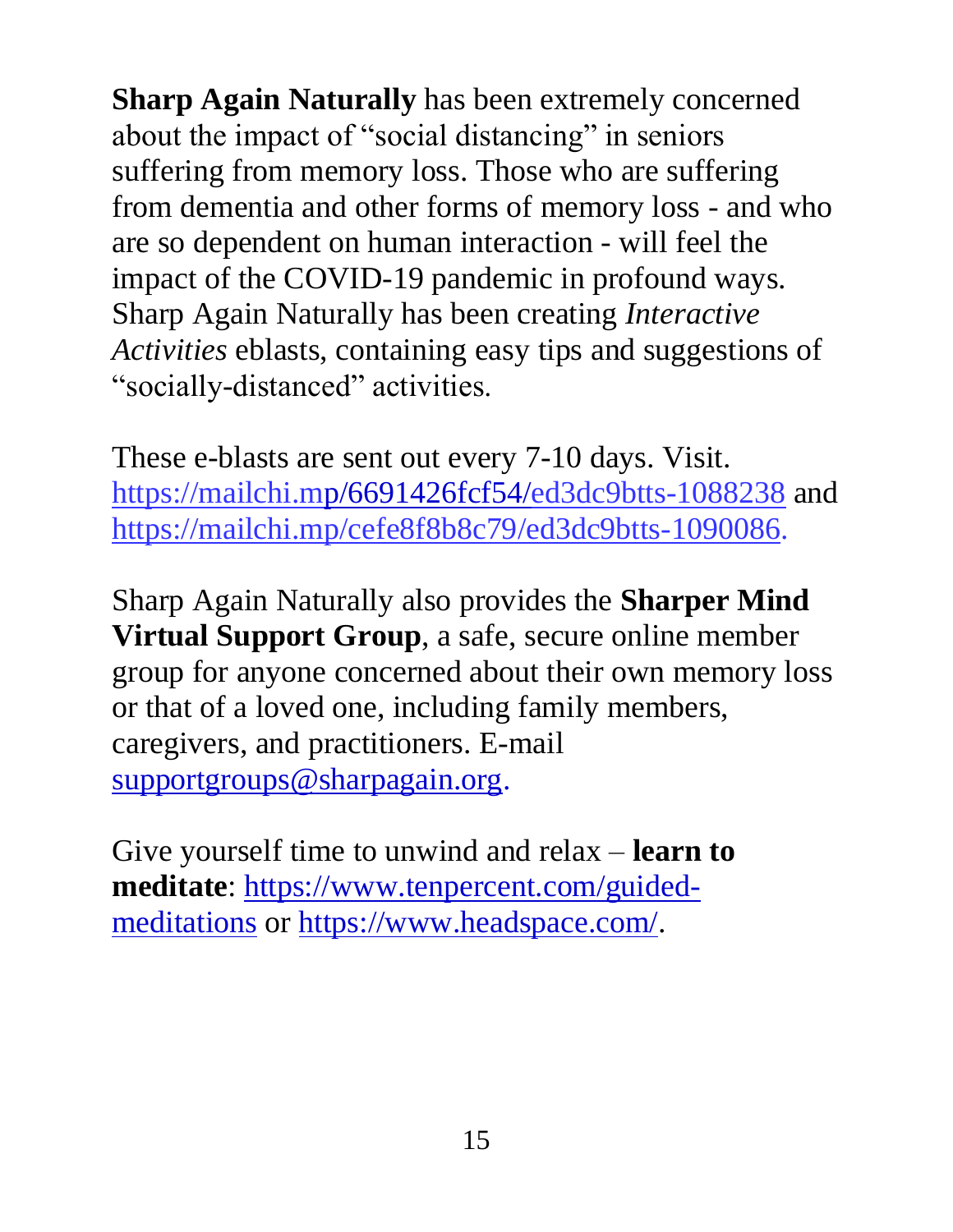The **Care Café at the Wurzweiler School of Social Work** of Yeshiva University has developed virtual programming to help those in need manage direct and indirect responses to trauma during this global pandemic, and to create a space for our community to come together. Some examples of these programs include chair yoga, a singing workshop, and a senior drop-in café to connect and share coping strategies. Visit: [https://www.yu.edu/care-cafe.](https://www.yu.edu/care-cafe)

#### **Section 5: Additional social service and older adult community programs**

**VISIONS** is a 94-year old social service and vision rehabilitation nonprofit organization that serves blind individuals and their families. All VISIONS services are free! During the current crisis, VISIONS continues to function with services being offered remotely. For information, send an e-mail to [info@visionsvcb.org](mailto:info@visionsvcb.org) or visit [www.visionsvcb.org.](http://www.visionsvcb.org/)

**NY Connects** is a trusted place to go for free, unbiased information about long term services and supports in New York State for people of all ages or with any type of disability. Visit <https://www.nyconnects.ny.gov/> or call 1 (800) 342-9871.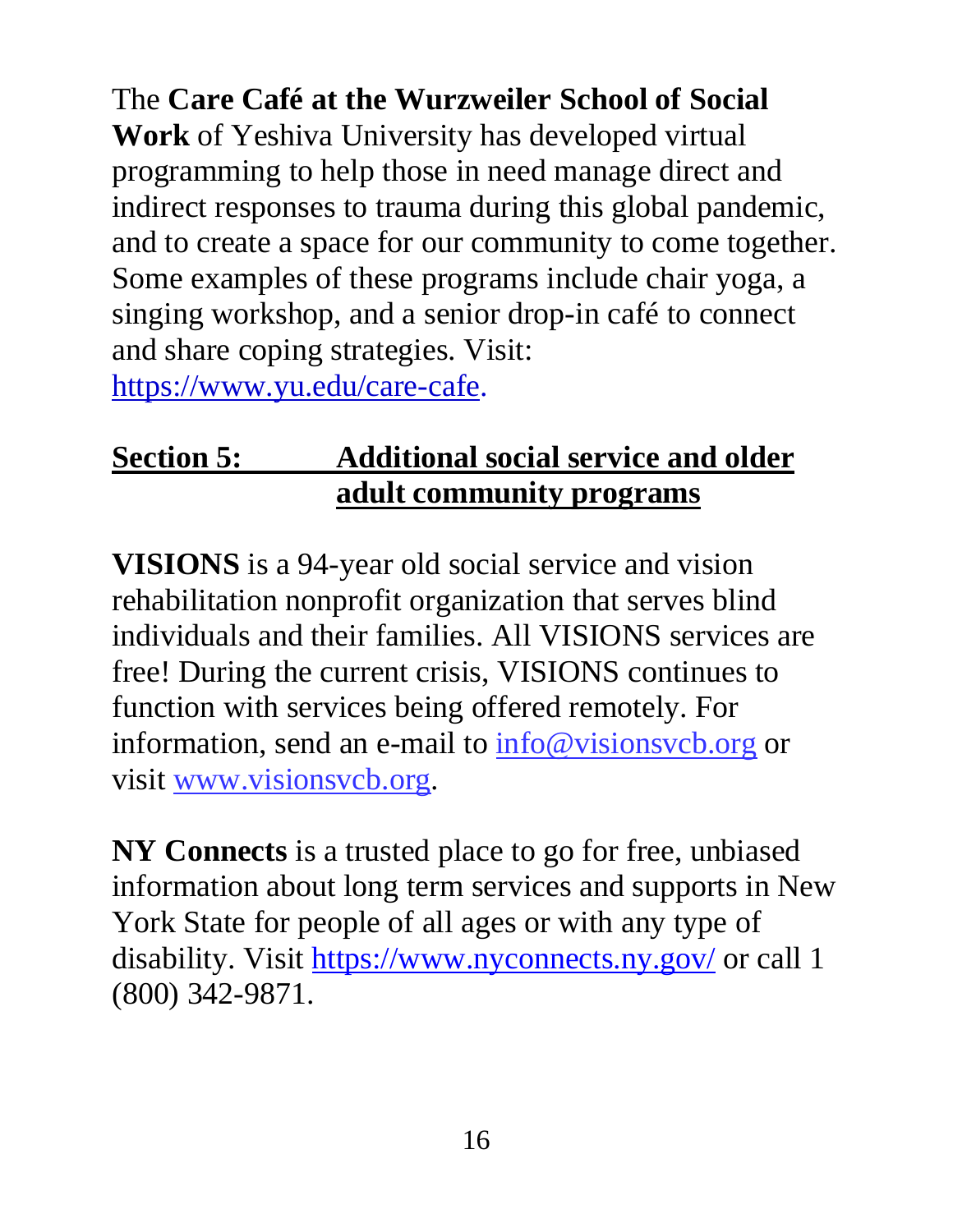One of the biggest challenges facing families today is finding the services to enable their loved ones to stay healthy, vital and connected to their communities as they age. **Family Services of Westchester** helps seniors and their families meet this challenge by providing a continuum of care that supports seniors.

Learn more at [https://www.fsw.org/our-programs/older](https://www.fsw.org/our-programs/older-adults)[adults.](https://www.fsw.org/our-programs/older-adults)

**Westchester Jewish Community Services** provides integrated programs that support older adults in aging safely and well. Programs meet the needs of all seniors and have a particular focus on frail, homebound and isolated older adults. [https://www.wjcs.com/older-adults/.](https://www.wjcs.com/older-adults/)

In effort to contain the spread of Covid-19, the **Yonkers Office for the Aging** is closed to walk-ins; however, some services to the most vulnerable will continue.

If you need further assistance or have questions, please call the office at (914) 377-6822, 8:30 a.m. to 4:30 p.m.

Visit:

[https://www.yonkersny.gov/government/departments/offi](https://www.yonkersny.gov/government/departments/office-for-the-aging) [ce-for-the-aging](https://www.yonkersny.gov/government/departments/office-for-the-aging)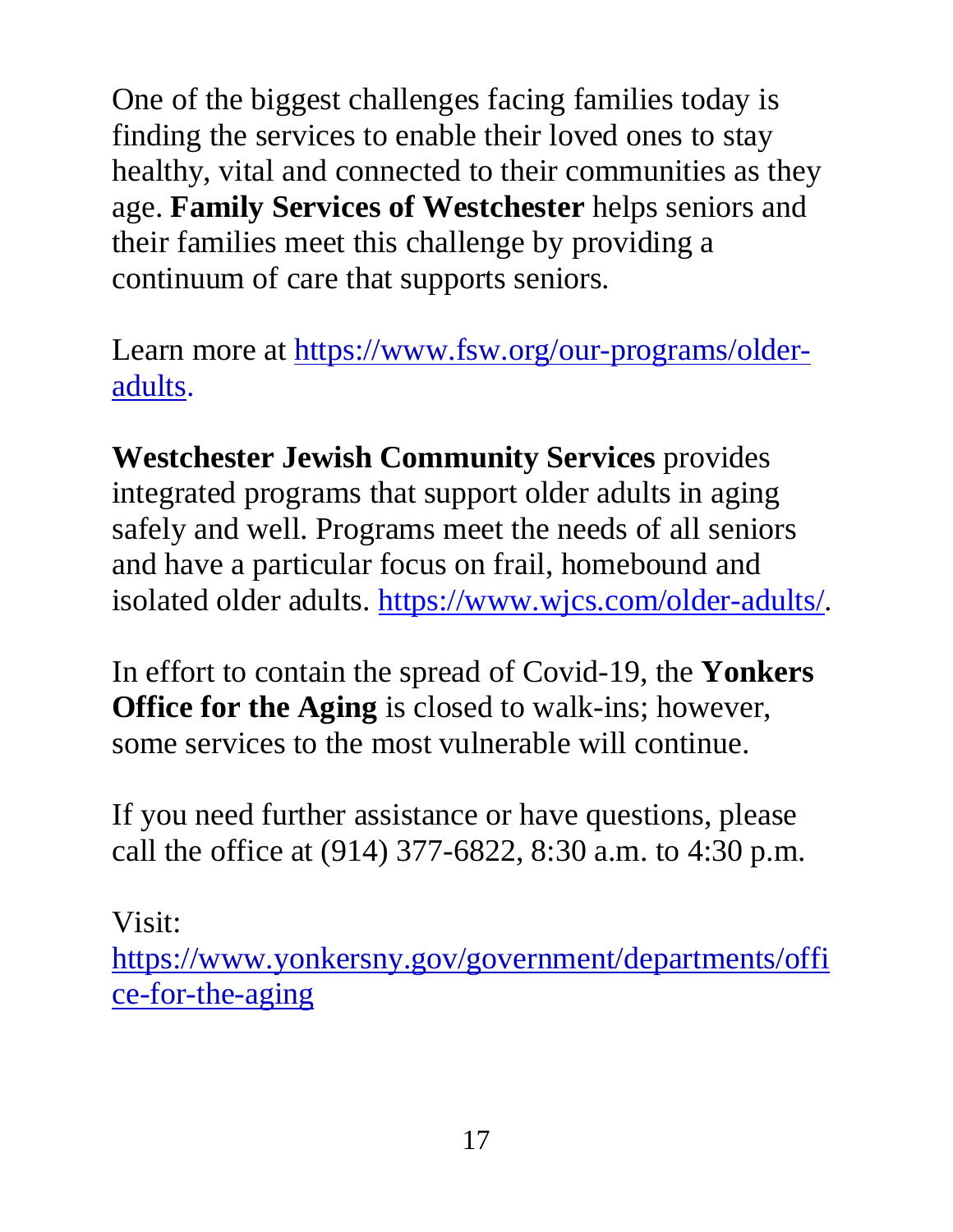**Gilda's Club Westchester** has suspended in-person supportive programs. It is offering virtual online programs free for anyone impacted by cancer. Visit: [https://gildasclubwestchester.org/.](https://gildasclubwestchester.org/)

**Cancer Support Team** services are operating fully, either remotely or on-site. The Cancer Support Team is the only Westchester County-based nonprofit home care program, licensed by the state Department of Health, providing access to essential health care services, professional nursing, social work counseling, case management and other supportive services at no cost and without regard to insurance coverage to patients and their families. Visit: <https://cancersupportteam.org/> or call (914) 777-2777.

**Hi-Tech Charities** is a 501(c)(3), nonprofit community development corporation that provides employment training, facilities and housing development, and various community economic development, social services and healthcare programs that empower individuals, families, businesses and communities. Home healthcare services provided include nursing, home health aide, personal care, physical therapy, occupational therapy, respiratory therapy, speech-language pathology, medical social services, nutrition, homemaker, housekeeper, medical supplies, equipment and appliances. Visit: [www.htc.ngo.](http://www.htc.ngo/)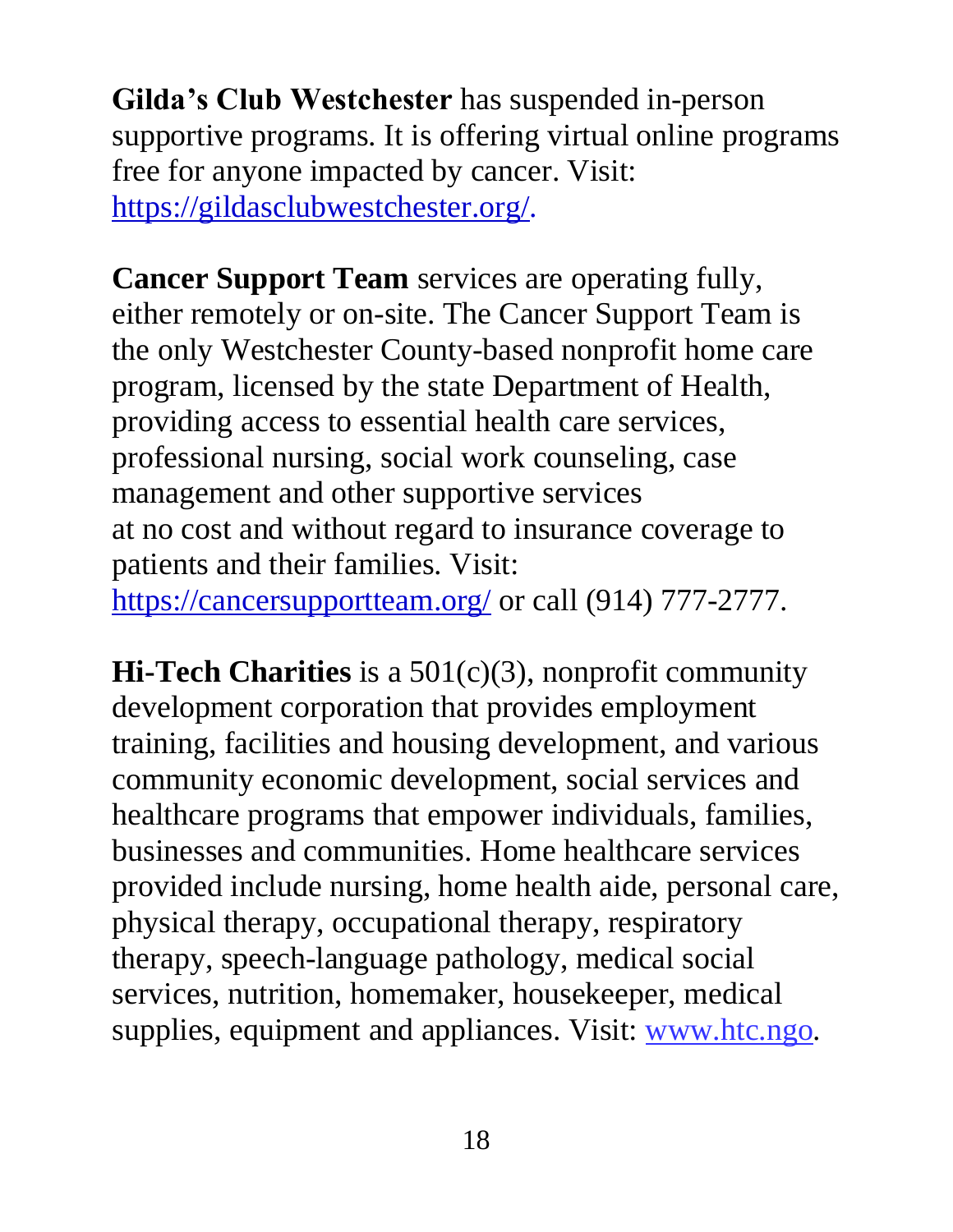**The Boxwood Alliance** researches and organizes information that is useful to older adults, their families and their caregivers. Boxwood encourages participants to remain active and independent. Its website provides free connections to resources, tools, and research-based programs. Visit [https://theboxwood.org/.](https://theboxwood.org/)

#### **Section 6: More information on the novel coronavirus and Covid-19**

**Coronavirus Information for Heart Patients**, from the American Heart Association: https://www.heart.org/en/coronavirus.

**Coronavirus Information for Diabetes Patients**, from the American Diabetes Association: [https://www.diabetes.org/coronavirus-covid-19.](https://www.diabetes.org/coronavirus-covid-19)

### **Coronavirus Information for Lung Disease Patients**,

from the American Lung Association: [https://www.lung.org/blog/update-covid-19.](https://www.lung.org/blog/update-covid-19)

Information on **coronavirus for Latinx individuals** with chronic health conditions: [https://salud-america.org/how](https://salud-america.org/how-does-coronavirus-impact-cancer-diabetes-and-other-conditions/)[does-coronavirus-impact-cancer-diabetes-and-other](https://salud-america.org/how-does-coronavirus-impact-cancer-diabetes-and-other-conditions/)[conditions/.](https://salud-america.org/how-does-coronavirus-impact-cancer-diabetes-and-other-conditions/)